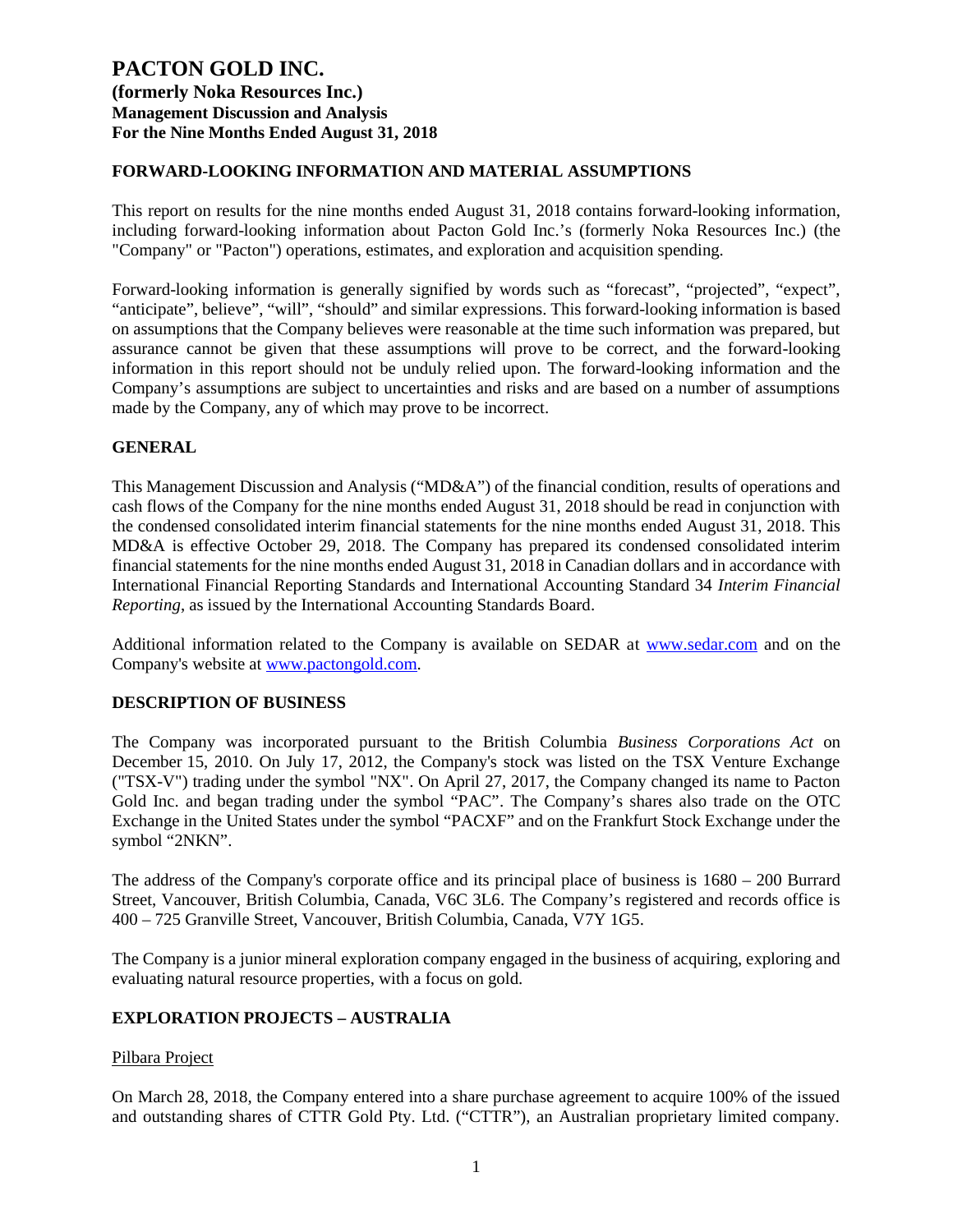## **(formerly Noka Resources Inc.) Management Discussion and Analysis For the Nine Months Ended August 31, 2018**

CTTR holds applications to nine tenement licenses for a mineral property group in the Pilbara Region of Western Australia.

Under the terms of the share purchase agreement, the Company can acquire 100% of the issued and outstanding shares of CTTR by:

- Paying a \$25,000 non-refundable deposit (paid);
- Paying \$75,000 (paid) and issuing 916,666 common shares (issued and valued at \$238,333) of the Company and 458,333 share purchase warrants (issued and valued at \$64,545). Each warrant is exercisable into one additional common share of the Company for a period of 18 months from the date of issue at a price of \$0.45, upon acceptance of the transaction by the TSX-V (issued on March 29, 2018); and
- Paying \$50,000 (paid) and issuing 416,666 common shares (issued and valued at \$270,833) of the Company and 208,333 share purchase warrants (issued and valued at \$72,034). Each warrant is exercisable into one additional common share of the Company for a period of 18 months from the date of issue at a price to be determined at the date of grant, upon the grant of at least six exploration licenses.

On May 11, 2018, the Company entered into a share purchase and option agreement whereby the Company can earn up to an 80% interest in Arrow (Pilbara) Pty. Ltd. ("Arrow Pilbara"), an Australian proprietary limited exploration company. Arrow Pilbara holds two granted tenement licenses and two applications for licenses in the Pilbara Region of Western Australia. Under the terms of the agreement, the Company was required to make cash payments and issue common shares and common share purchase warrants of the Company to acquire a 51% interest in Arrow Pilbara as follows:

• Issue 1,086,957 common shares (issued and valued at \$695,652) and 1,086,957 common share purchase warrants (issued and valued at \$583,761) exercisable into one share at \$0.35 for three years and pay \$500,000 (paid \$300,000, with remaining due upon grant of applications).

To acquire a further 29% interest in Arrow Pilbara, the Company is required to:

• Pay \$250,000 or an equivalent number of common shares based on the five-day trailing volumeweighted average price at the time of issue, subject to a floor price of no lower than \$0.19 per common share.

The vendor retained a right to explore for, mine and extract lithium, caesium and tantalum from the property.

A discovery bonus of \$500,000 cash is payable if the Company reports a National Instrument 43-101 defined "measured mineral resource" or "inferred mineral resource" of at least 100,000 ounces of gold on the property.

On August 22, 2018, the Company entered into a share purchase agreement to acquire the remaining ownership interest in Arrow Pilbara. Under the terms of the agreement, the Company will acquire the remaining 49% ownership interest in Arrow Pilbara that it does not already own by paying Arrow Minerals a total of \$1,000,000 (paid) and issuing 2,000,000 common shares of the Company (issued).

On August 16, 2018, the Company entered into a share purchase agreement to acquire 100% of the shares in Drummond East Pty. Ltd. ("Drummond East"), an arm's length Australian exploration company wholly owned by Impact Minerals Ltd. ("Impact"). Drummond East holds seven granted tenement licenses comprising a total of 1,126 square kilometres in the Pilbara Region of Western Australia.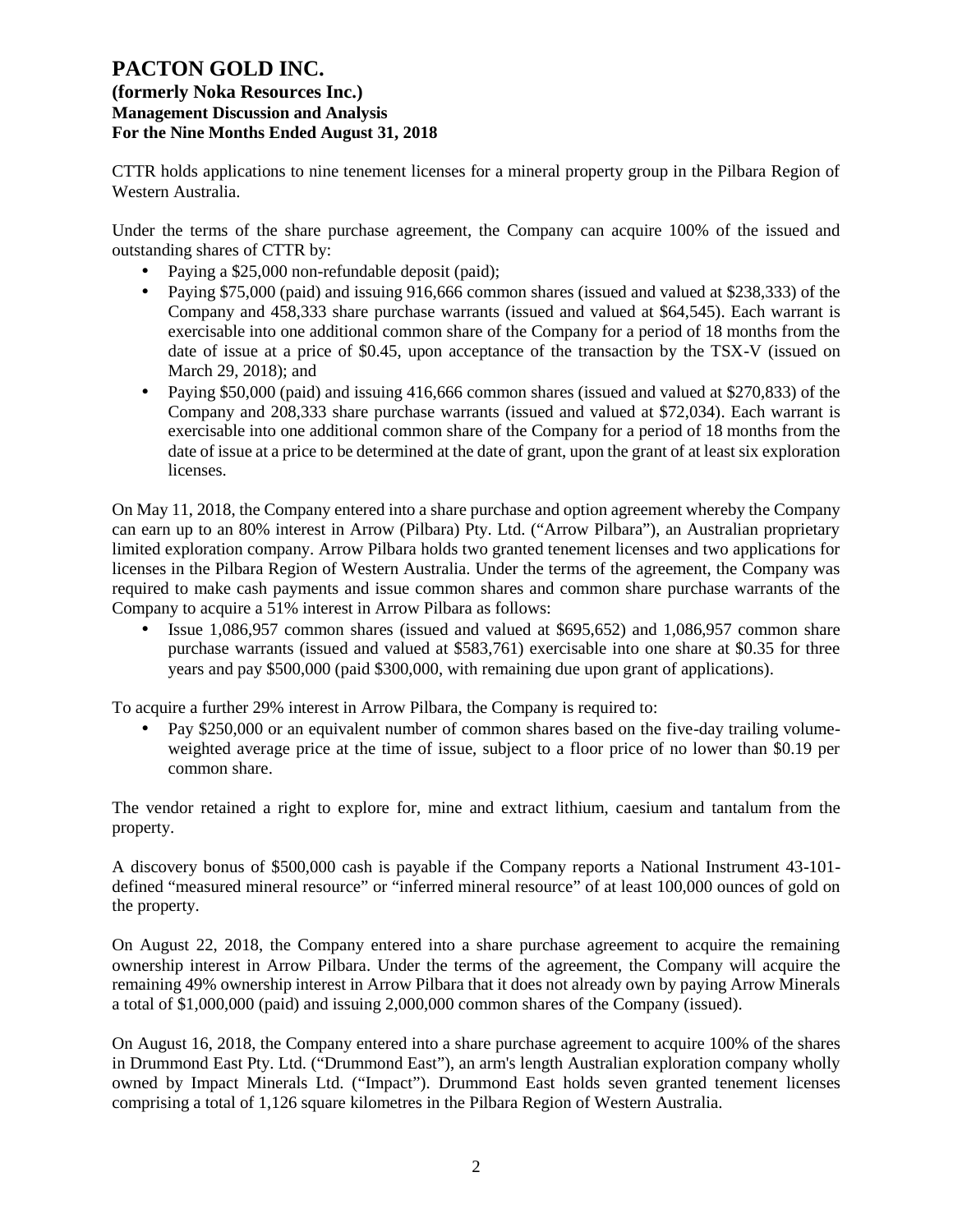Under the terms of the agreement, the Company will purchase a 100% ownership interest in Drummond East by paying Impact a total of \$350,000 (paid) and issuing to Impact 2,125,000 common shares (issued) of the Company.

In addition, the Company will pay a bonus to Impact of \$500,000 if the Company publishes measured, indicated or inferred gold resources of more than 250,000 ounces on the property. The Company will grant Impact a 2% NSR in respect of the property on standard industry terms to be agreed between the parties. The parties agree that the Company shall, at all times, retain an exclusive and unlimited right to purchase 50% of the NSR back from Impact for \$500,000.

On August 3, 2018, the Company entered into a tenement sale agreement to acquire 100% of the Friendly Creek exploration license and mining leases from Gardner Mining Pty. Ltd. ("Gardner Mining"), an Australian proprietary limited exploration company, and Darren White. Five granted mining leases and one granted exploration license comprise a total of 31.36 square kilometres. Friendly Creek is historically one of the richest known areas for alluvial nuggets within the Pilbara Region of Western Australia.

Under the terms of the agreement, the Company will purchase a 100% ownership interest in Friendly Creek by paying the vendors a total of \$25,000 (paid) and issuing to the vendors 2,500,000 common shares of the Company.

On August 7, 2018, the Company entered into a binding letter of intent ("LOI") to acquire 100% of both the Yandicoogina and Boodalyerrie exploration licenses and mining leases ("Yandicoogina") from Gardner Mining.

Under the terms of the LOI, which will be formalized by a definitive agreement among the parties, the Company will purchase a 100% ownership interest in projects by paying Gardner Mining \$25,000 (paid) and issuing to Gardner Mining 3,000,000 common shares of the Company.

On September 27, 2018, the Company entered into a binding LOI whereby it will acquire one tenement, the Golden Palms property measuring approximately 7 kilometres by 5 kilometres, 100 kilometres southwest of Port Hedland, Western Australia.

Under the terms of the LOI, Pacton can purchase 100% of the property by paying a total of \$100,000 and issuing 400,000 common shares on completion of the transaction.

On October 11, 2018, the Company entered into a binding LOI to acquire a 70% equity interest in the Hong Kong project from Clancy Exploration Ltd. ("Clancy"), an Australian Securities Exchange-listed exploration company.

Under the terms of the LOI, which will be formalized by a definitive agreement among the parties, the company can purchase a 70% equity interest in the Hong Kong project by paying Clancy \$175,000 and issuing to Clancy 3,797,470 common shares of the company.

Upon completion of the acquisition, Pacton and Clancy will enter into a joint venture, with Pacton acting as operator of the Hong Kong project. A minimum of \$500,000 must be spent by Pacton within two years of completion of the transaction. Clancy will be free carried with respect to expenditures until a decision to mine is made unanimously by both parties.

A finder's fee will be payable in respect of the transaction as permitted by the policies of the TSX-V. This transaction is subject to the acceptance of the TSX-V.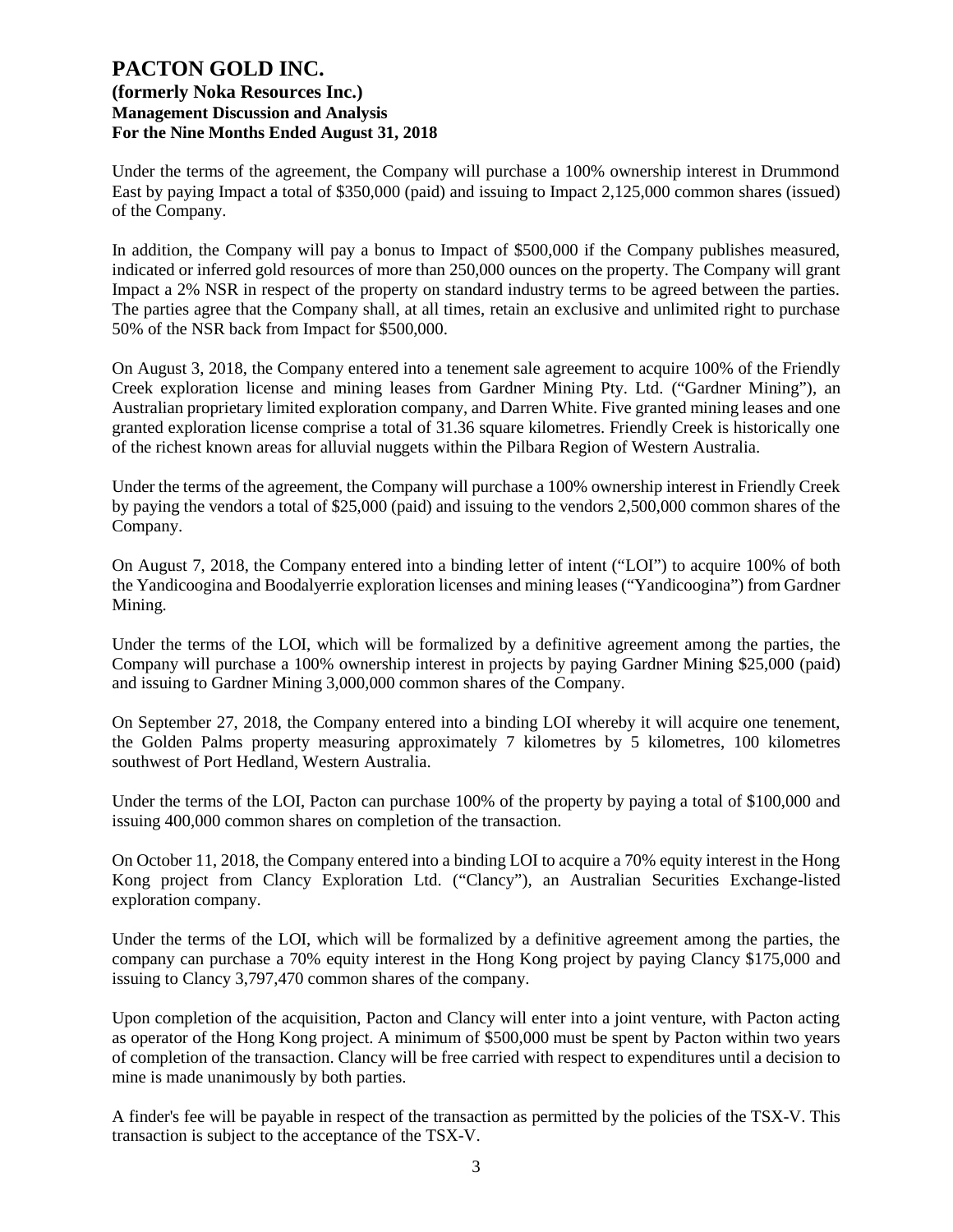### **(formerly Noka Resources Inc.) Management Discussion and Analysis For the Nine Months Ended August 31, 2018**

### **EXPLORATION PROJECTS – CANADA**

### Tully West Gold Property

On January 16, 2017, the Company entered into an option agreement to earn a 100% interest in the Tully West Gold Property. On January 18, 2018, certain terms were amended. The Tully West Gold Project hosts the western extension of the Tully Gold Deposit and is situated approximately 33 kilometres northeast of Timmins, Ontario. Under the terms of the agreement, the Company must make cash payments and issue common shares of the Company as follows:

- Issue 1,300,000 common shares of the Company (issued on January 25, 2017 and valued at \$117,000) and pay \$25,000 (paid) within five days of approval by the TSX-V, which was received January 25, 2017;
- Issue 1,300,000 common shares of the Company on or before January 25, 2018 (issued on January 25, 2018 and valued at \$390,000);
- Pay \$80,000 on or before February 15, 2018 (paid); and
- Issue 1,300,000 common shares of the Company (issued on July 24, 2018 and valued at \$793,000) and pay \$110,000 (paid) on or before January 25, 2019.

If the Company completes an equity financing for gross proceeds in excess of \$1,000,000 (excluding flowthrough proceeds), the remaining option payments are due within ten days of closing of the equity financing.

The Company must also incur exploration expenditures as follows:

- \$250,000 on or before January 16, 2018 (incurred);
- An additional \$500,000 on or before January 25, 2019; and
- An additional \$500,000 on or before January 25, 2020.

The vendors retain a 2.5% net smelter return royalty ("NSR"), of which two-fifths (1%) can be repurchased by the Company for an aggregate \$1,000,000.

On June 21, 2017, the Company announced assay results from the first two drill holes from its reconnaissance exploration program on the Tully West Gold Project. Four holes totaling 1,149 metres (or "m") were drilled. Step out drilling in 2013 by SGX Resources Inc. ("SGX") encountered high-grade gold mineralization in drill hole #13-38, which intersected 36.7 g/tonne (or "g/t") Au (uncut) over 6.3 metres, 185 metres vertically below surface. This intercept occurred approximately 300 metres west of the previously established limits of the Tully Gold Deposit. Coarse visible gold was observed in the drill hole within a broad zone of mineralized quartz and carbonate veining within the host altered volcanic tuff, identical to the main Tully Deposit to the east.

The drill campaign was designed to initially validate historical intercepts with step out holes to the east and west, and to also confirm continuity of mineralization. The first two drill holes successfully identified nine disparate auriferous en echelon vein systems and validated the historical intercepts and the presence of a gold system at depth.

The first drill hole, PAC-17-01, was spotted approximately 4.0 m south of drill hole SGX-13-38 and was designed to twin the previous drill hole. Drill hole PAC-17-01 encountered multiple en echelon auriferous quartz carbonate vein zones hosted within a mafic tuff dipping approximately 60 degrees north (see table below). Positive drill results from PAC-17-01 yielded 6.75 g/t Au over 0.8 m from 145.0 m to 145.8 m and 3.97 g/t Au over 0.5 m from 220.0 m to 220.5 m (see table below).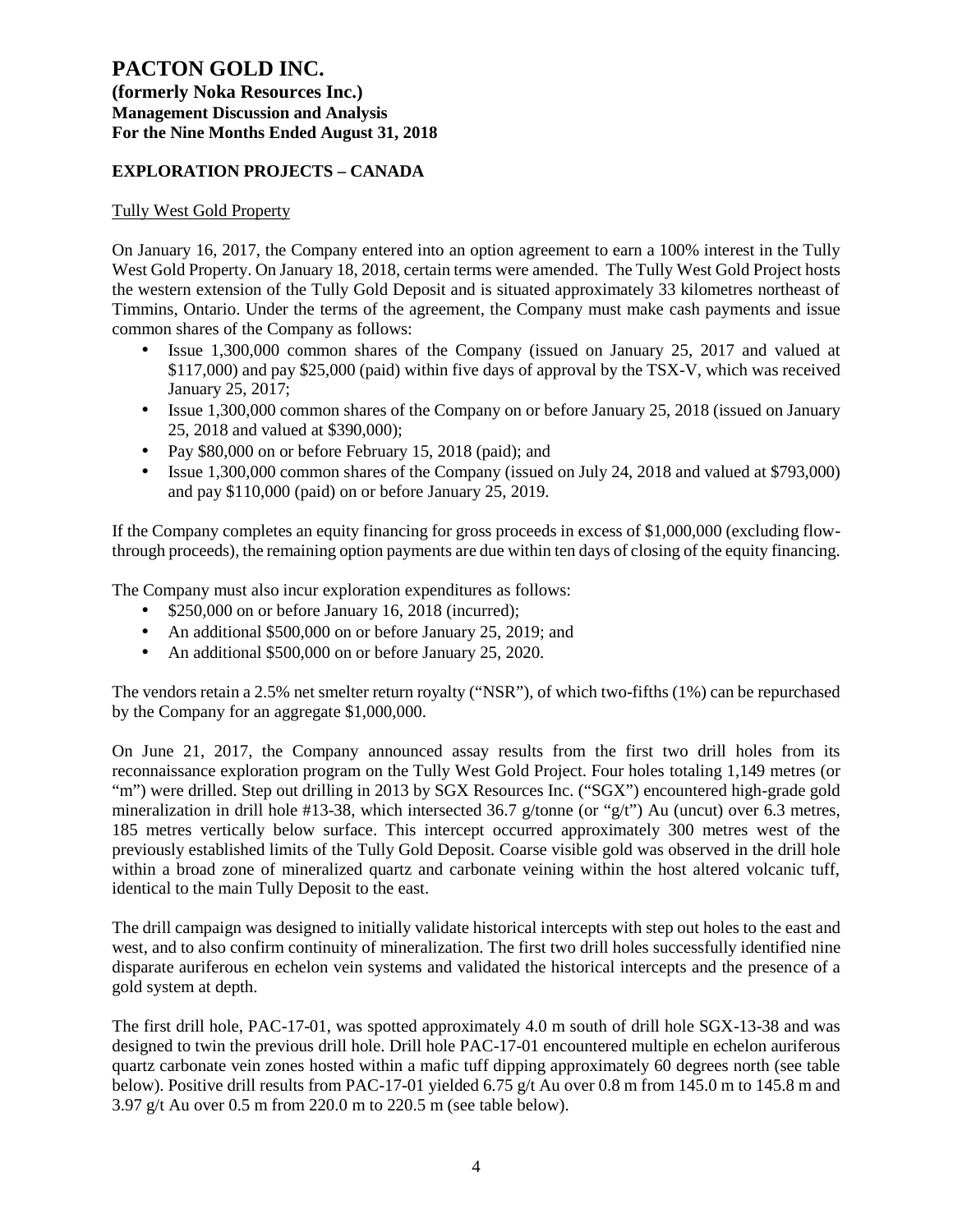**(formerly Noka Resources Inc.) Management Discussion and Analysis For the Nine Months Ended August 31, 2018**

| <b>PAC-17-01</b> | <b>From</b><br>(m) | Tо<br>(m) | Width<br>$(m)$ * | <b>Vertical</b><br>Depth<br>(m) | Grade<br>$g/t$ Au |
|------------------|--------------------|-----------|------------------|---------------------------------|-------------------|
|                  | 100.5              | 102.0     | 1.5              | 85                              | 2.43              |
|                  | 110.0              | 111.0     | 1.0              | 93                              | 1.30              |
|                  | 119.0              | 121.3     | 2.3              | 100                             | 1.66              |
|                  | 145.0              | 145.8     | 0.8              | 122                             | 6.75              |
|                  | 150.0              | 150.5     | 0.5              | 127                             | 1.53              |
|                  | 154.0              | 154.6     | 0.6              | 130                             | 1.60              |
|                  | 220.0              | 220.5     | 0.5              | 185                             | 3.97              |
|                  | 225.4              | 226.9     | 1.5              | 188                             | 1.77              |
|                  | 367.1              | 368.0     | 0.9              | 304                             | 1.23              |

\*Drilled widths are currently reported. True widths are not known at this time.

Drill hole PAC-17-02 was spotted and drilled 25 metres east of PAC-17-01 and encountered 5.55 g/t Au over 2.5 m from 98.0 m to 100.5 m, including 18.3  $g/t$  Au over 0.7 m from 98.8 m to 99.5 m. As with drill hole PAC-17-01, the second drill hole, PAC-17-02, also intersected stacked multiple en echelon quartz carbonate vein systems hosting gold.

| <b>PAC-17-02</b> | From<br>(m) | <b>To</b><br>(m) | Width<br>$(m)$ * | <b>Vertical</b><br><b>Depth</b><br>(m) | Grade<br>$g/t$ Au |
|------------------|-------------|------------------|------------------|----------------------------------------|-------------------|
|                  | 76.7        | 78.1             | 1.4              | 63                                     | 1.28              |
|                  | 98.0        | 100.5            | 2.5              | 82                                     | 5.55              |
| "including"      | 98.8        | 99.5             | 0.7              | 81                                     | 18.3              |
|                  | 101.7       | 102.6            | 0.9              | 85                                     | 2.60              |
|                  | 162.0       | 170.0            | 8.0              | 140                                    | 0.95              |
| "including"      | 164.0       | 165.0            | 1.0              | 137                                    | 2.54              |
| "including"      | 168.0       | 170.0            | 2.0              | 140                                    | 1.16              |
|                  | 194.5       | 195.0            | 0.5              | 162                                    | 2.29              |
|                  | 225.0       | 226.0            | 1.0              | 187                                    | 2.40              |
|                  | 231.6       | 232.1            | 0.5              | 193                                    | 1.82              |
|                  | 339.8       | 347.6            | 7.8              | 296                                    | 0.43              |
|                  | 377.5       | 378.0            | 0.5              | 325                                    | 2.0               |

\*Drilled widths are currently reported. True widths are not known at this time.

Drill hole PAC-17-03 deviated and was terminated at 216 metres in the ultramafic footwall. This hole did, however, encounter a quartz carbonate vein system with appreciable sulphides from 102.6 to 109.8 metres and returned an intercept of **0.70 g/t Au over 7.2 metres**. Drill hole PAC-17-04 was collared approximately 2 metres north of PAC-17-03 and encountered the favourable stratigraphy (mafic tuff) hosting auriferous quartz carbonate veins, with an intercept from 98.5 to 101.0 metres of **0.56 g/t Au over 2.5 metres**. The drill hole, however, was terminated early at 114 metres after intersecting an impenetrable sand seam. The program was concluded at this point based upon budgetary considerations.

The host volcanic tuff unit is readily detectible by geophysics and has been traced for over 2,000 m in both eastern and western directions away from the main deposit. The Tully Deposit is interpreted to be a series of auriferous shallow dipping (extensional or ladder) stacked vein sets within a subvertical competent mafic tuff host that is bounded by ultramafic volcanic rocks to the south and sediments to the north. This host sequence of rocks all lie within a regional east-west fault corridor, a northern splay from the Porcupine-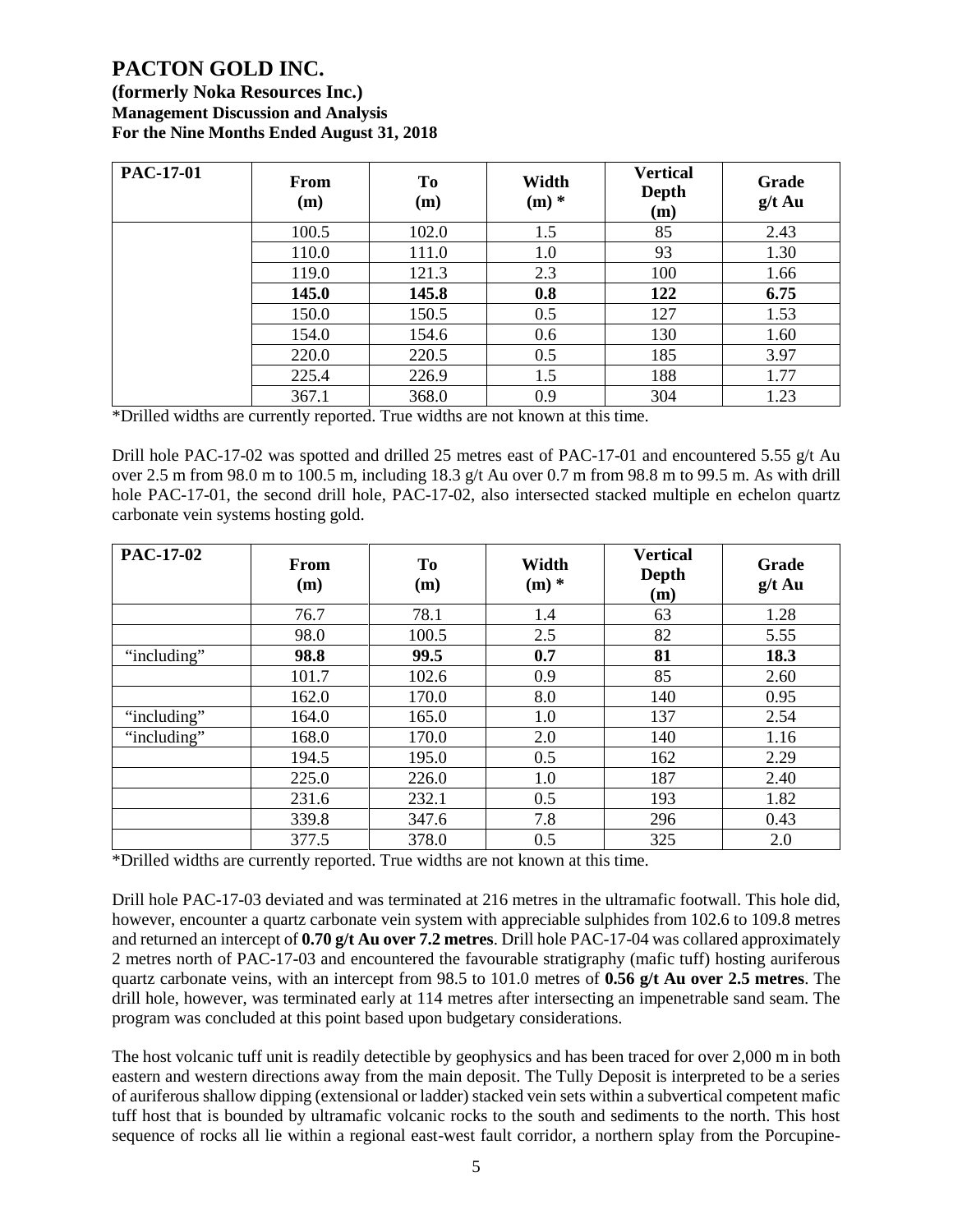Destor Fault. The Tully Gold Deposit has been drilled over a 1,000 m strike length to date, and to depths of over 600 m, remaining open along strike and to depth. The Creighton property, which is the western extension of the Tully Deposit, currently possesses an additional 480 m striking to the southwest of the current drilling to the southern claim boundary.

This program was carried out under the supervision of Peter Caldbick, P.Geo., of Pacton Gold Inc., the qualified person responsible for the technical information presented above.

The drill core was split with half sent to an accredited laboratory, Actlabs in Timmins, Ontario, and fire assayed with an AA and gravimetric finish. Whole metallic assays are performed on samples containing visible gold. Check assays were also performed on pulps and rejects, as well, blanks and standards were inserted into the sample stream for QA/QC purposes.

### Red Lake Project

On May 10, 2017, the Company entered into an option agreement to earn a 100% interest in 34 mineral claims and 2 mineral patents in the Red Lake Mining District, located in Ontario. Under the terms of the agreement, the Company was required to make cash payments and issue common shares of the Company as follows:

- Issue 1,200,000 common shares of the Company (issued and valued at \$168,000) and pay \$75,000 (paid) within five days of approval by the TSX-V, which was received on May 19, 2017;
- Issue 1,000,000 common shares of the Company and pay \$75,000 on or before May 19, 2018;
- Issue 1,000,000 common shares of the Company and pay \$75,000 on or before May 19, 2019; and
- Issue 1,000,000 common shares of the Company and pay \$75,000 on or before May 19, 2020.

The vendor retained a NSR varying from 0.25% to 2.25%, of which one-half could be repurchased by the Company, at a rate of \$250,000 per 0.25%.

On May 10, 2018, the Company provided notice of termination on the option agreement to the vendor. During the nine months ended August 31, 2018, the Company recorded an impairment of exploration and evaluation assets of \$243,000 as a result of the termination.

On May 23, 2017, the Company entered into an option agreement to earn a 100% interest in 14 mineral claims in the Red Lake Mining District, located in Ontario. Under the terms of the agreement, the Company must make cash payments and issue common shares of the Company as follows:

- Issue 300,000 common shares of the Company (issued and valued at \$42,000) and pay \$16,000 (paid) within five days of approval by the TSX-V, which was received on May 26, 2017;
- Pay  $$12,000$  on or before May 26, 2018 (paid);
- Pay \$16,000 on or before May 26, 2019; and
- Pay \$26,000 on or before May 26, 2020.

The claims are subject to an underlying 2% NSR.

On May 23, 2017, and as amended November 23, 2017 and June 14, 2018, the Company entered into an additional option agreement to earn a 100% interest in 30 additional mineral claims in the Red Lake Mining District, located in Ontario. Under the terms of the agreement, the Company must make cash payments and issue common shares of the Company as follows:

• Issue 2,500,000 common shares of the Company within five days of approval by the TSX-V, which was received on May 26, 2017 (issued and valued at \$350,000);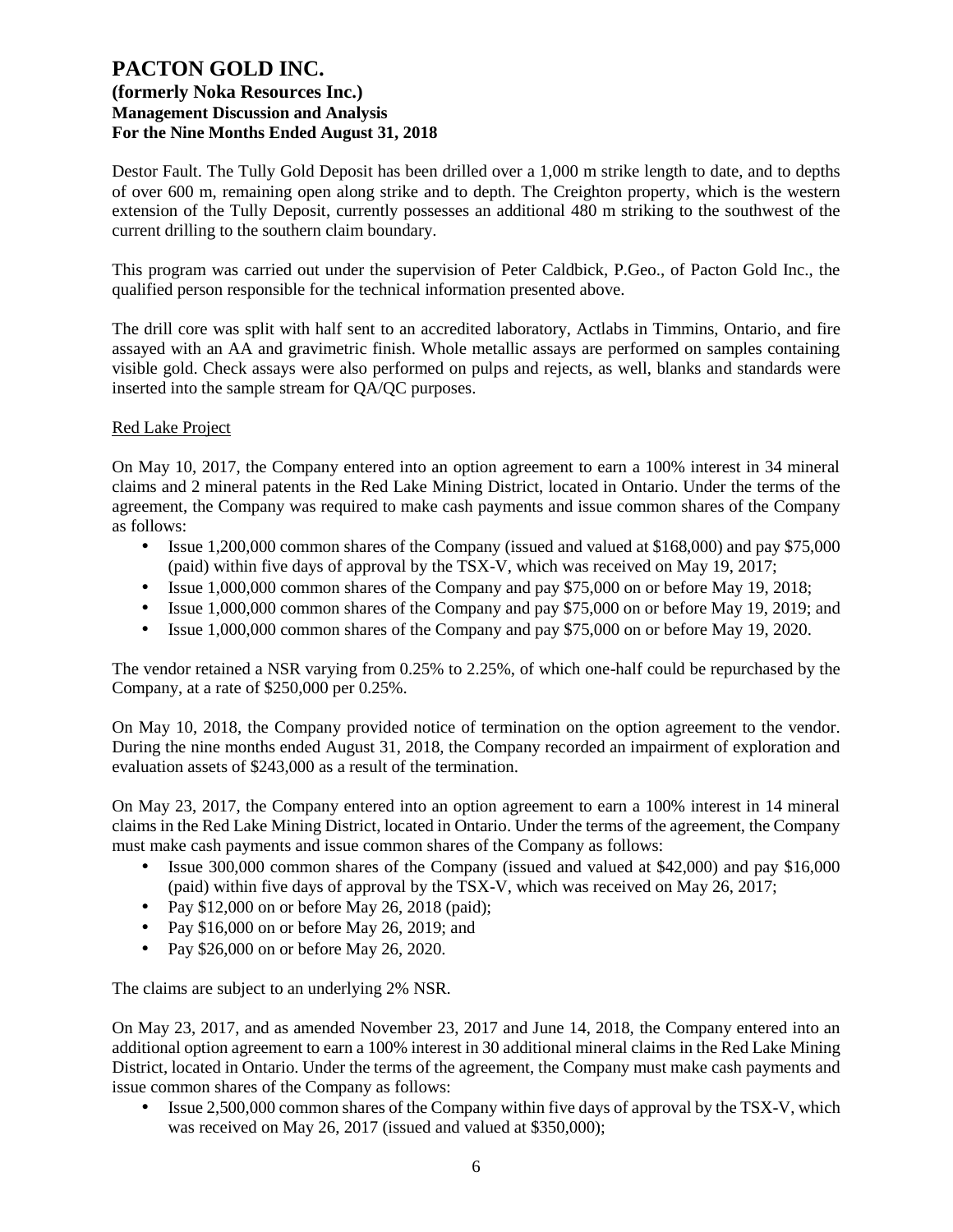## **(formerly Noka Resources Inc.) Management Discussion and Analysis For the Nine Months Ended August 31, 2018**

- Pay \$20,000 on or before June 30, 2018 (paid);
- Pay \$80,000 on or before January 31, 2019; and
- Pay \$150,000 on or before May 26, 2019.

The vendors retain a 2.5% NSR, of which two-fifths (1%) can be repurchased by the Company for \$1,500,000.

## Carpenter Lake Property

On May 28, 2013, the Company entered into an agreement to acquire a 100% interest in 34 mineral claims located in the Athabasca Basin Region of northern Saskatchewan. Consideration for the acquisition was the issuance of 200,000 common shares (issued and valued at \$380,000). The Company paid a finder's fee of 10,000 common shares (issued and valued at \$19,000).

On January 13, 2014, the Company granted an option to Alpha Exploration Inc. ("Alpha", now ALX) to earn a 60% interest in the Company's Clearwater/Carpenter Lake Property. Under the terms of the agreement, ALX was required to make cash and share payments as follows:

- Cash payment of \$12,500 upon approval of the agreement by the TSX-V (received);
- Issuance of 100,000 common shares within 10 days of approval by the TSX-V (received and valued at \$59,000);
- Cash payment of \$12,500 and issuance of 100,000 common shares on the first anniversary of approval by the TSX-V:
- Cash payment of \$12,500 and issuance of 100,000 common shares on the second anniversary of approval by the TSX-V; and
- Cash payment of \$12,500 and issuance of 100,000 common shares on the third anniversary of approval by the TSX-V.

Alpha must also incur a total of \$1,250,000 in exploration expenditures on the property as follows:

- \$250,000 by the first anniversary of approval by the TSX-V;
- A further \$250,000 by the second anniversary of approval by the TSX-V; and
- A further \$750,000 by the third anniversary of approval by the TSX-V.

On November 6, 2014, ALX provided the Company with its Notice of Exercise on the option to earn a 60% interest in the Clearwater/Carpenter Lake Property. The Company received the \$37,500 in cash payments due from the first through third anniversaries and the 300,000 common shares (valued at \$27,000). A joint venture was formed between ALX (60%) and Pacton (40%) for the further development of the property, with ALX serving as the operator.

Presently, the property is subject to a 2% NSR, which is owed to the original vendors (the "Underlying NSR"). The Underlying NSR rate was reduced from 5% to 2% by Pacton through the issuance of 300,000 common shares of the Company on October 27, 2014 (valued at \$90,000).

At November 30, 2016, the Company determined that the value of the Property was impaired due to a lack of recent exploration work by ALX. The property was written down to \$226,000, which is the Company's estimated realizable value of the property. Management intends to further explore the property either on its own or in partnership with ALX.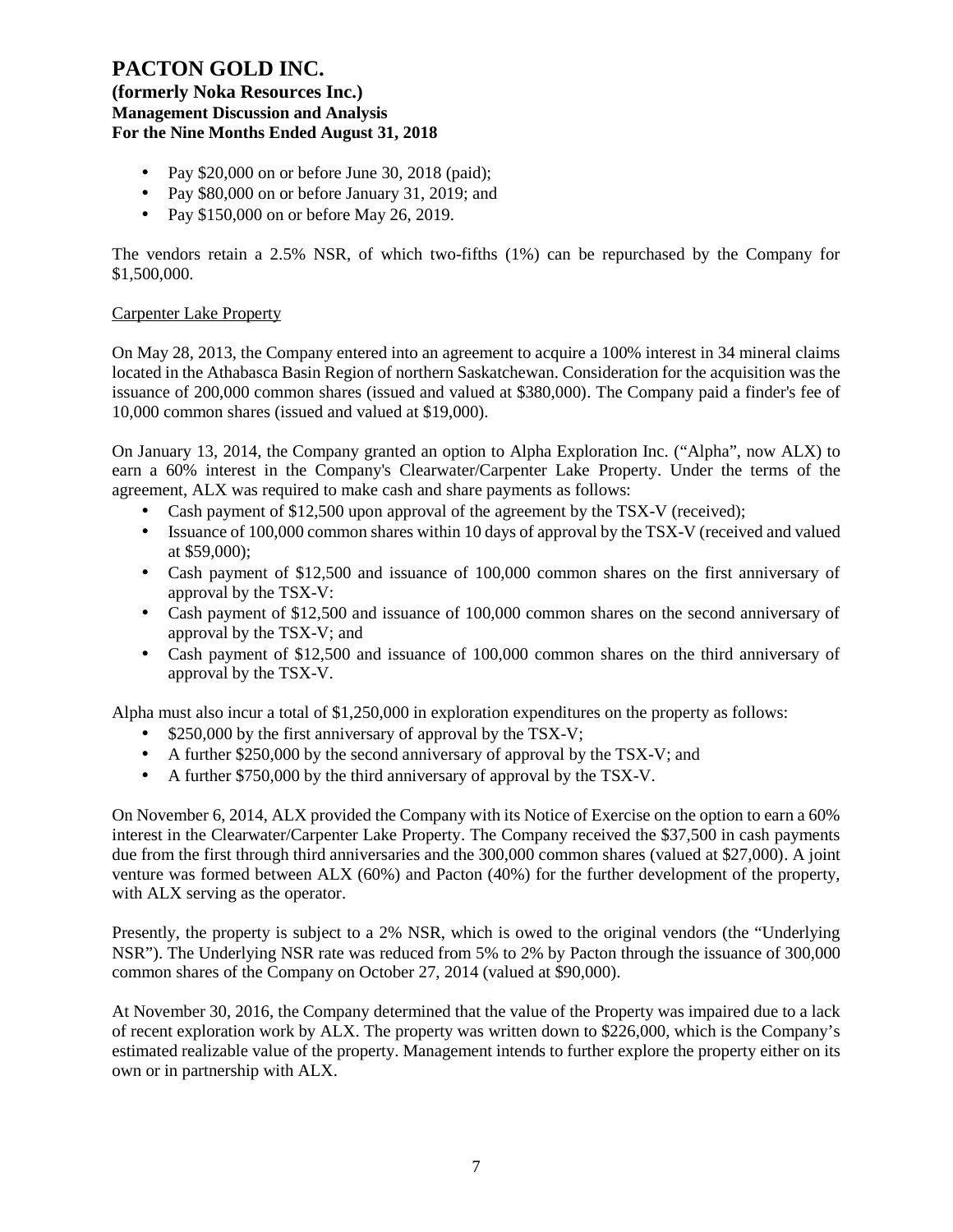### **(formerly Noka Resources Inc.) Management Discussion and Analysis For the Nine Months Ended August 31, 2018**

## **OTHER EXPLORATION PROJECTS**

### Birch Gold Project

On March 10, 2017, the Company entered into an option agreement to earn a 100% interest in the Birch Gold Property, located in Ontario. Under the terms of the agreement, the Company must make cash payments and issue common shares of the Company as follows:

- Issue 900,000 common shares of the Company within five days of approval by the TSX-V, which was received on March 22, 2017 (issued and valued at \$81,000);
- Pay \$75,000 by April 21, 2017 (paid);
- Issue 900,000 common shares of the Company and pay \$75,000 on or before March 22, 2018;
- Issue 900,000 common shares of the Company and pay \$75,000 on or before March 22, 2019;
- Issue 900,000 common shares of the Company and pay \$75,000 on or before March 22, 2020; and
- Issue 900,000 common shares of the Company and pay \$75,000 on or before March 22, 2021.

The Company must also incur exploration expenditures as follows:

- \$150,000 on or before March 22, 2018;
- An additional \$300,000 on or before March 22, 2019;
- An additional \$350,000 on or before March 22, 2020; and
- An additional \$500,000 on or before March 22, 2021.

The property is subject to a 2% NSR.

On March 10, 2017, the Company entered into an option agreement to earn a 100% interest in the Uchi Gold Property, located in Ontario. Under the terms of the agreement, the Company must make cash payments and issue common shares of the Company as follows:

- Issue 250,000 common shares of the Company within five days of approval by the TSX-V, which was received on March 22, 2017 (issued and valued at \$22,500);
- Pay \$15,000 by April 21, 2017 (paid);
- Issue 250,000 common shares of the Company and pay \$15,000 on or before March 22, 2018;
- Issue 250,000 common shares of the Company and pay \$15,000 on or before March 22, 2019;
- Issue 250,000 common shares of the Company and pay \$15,000 on or before March 22, 2020; and
- Issue 250,000 common shares of the Company and pay \$15,000 on or before March 22, 2021.

The vendor retains a 2.5% NSR, of which two-fifths (1%) can be repurchased by the Company for an aggregate \$1,000,000 within 180 days of a public announcement of a positive feasibility study on the project.

The Company determined it would not make the option payments due March 22, 2018. An impairment charge of \$211,820 was recognized in net loss for the year ended November 30, 2017.

### Lincoln Property

On April 21, 2016, and as amended June 15, 2016, the Company entered into an option agreement to acquire a 100% interest in the Lincoln Property, a lithium project in Nevada. Consideration for the option is as follows:

- Issue 1,500,000 common shares to the optionor upon acceptance of the transaction by the TSX-V (issued on July 4, 2016 and valued at \$195,000); and
- Cash payment of \$50,000 within five days of acceptance by the TSX-V (paid).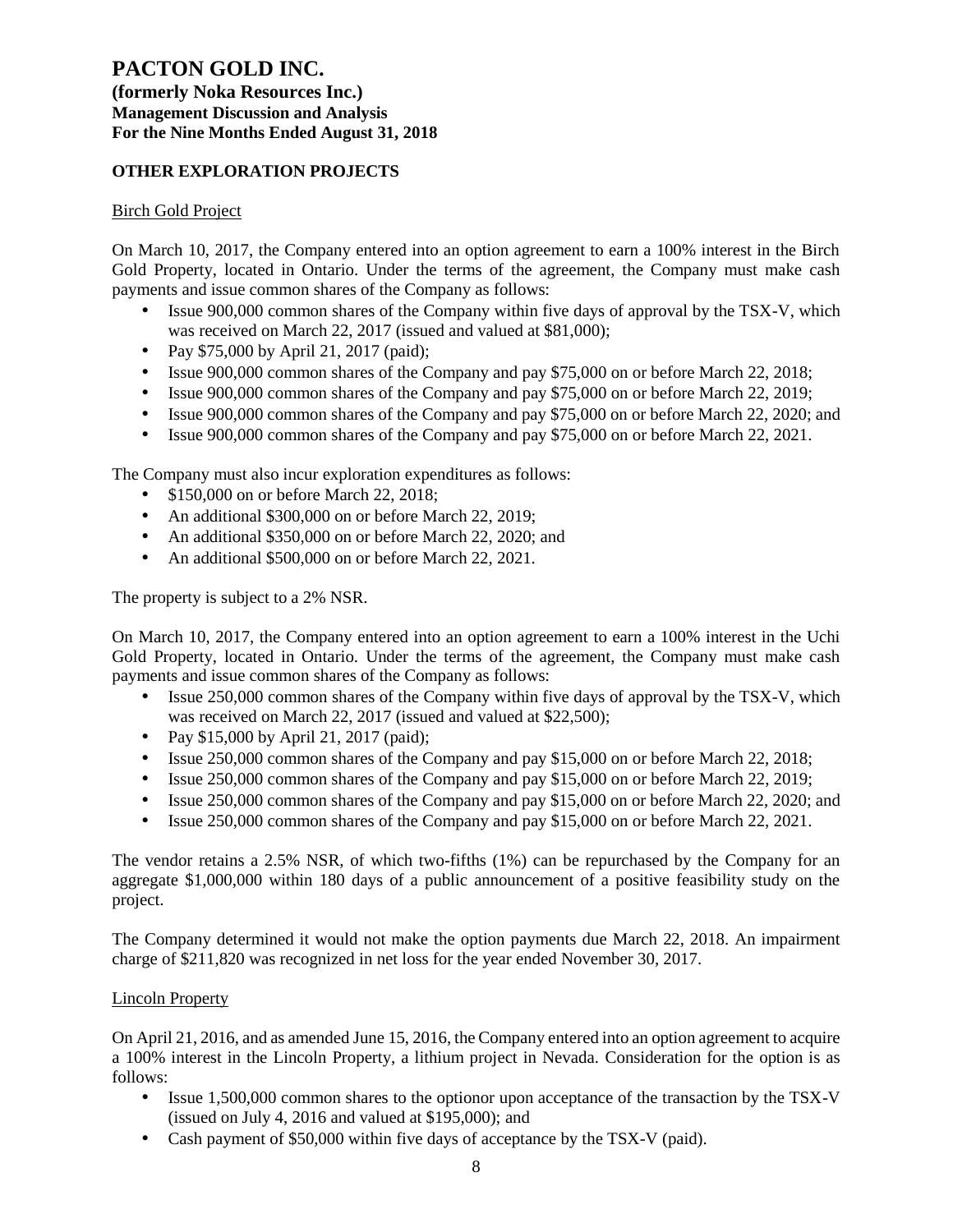At November 30, 2016, the Company determined that the value of the property was impaired. The property was written down to \$100,000. On January 1, 2017, and as amended on July 11, 2017 and March 14, 2018, the Company reached an agreement to sell the property for \$100,000. The sale price was amended to \$40,000 on May 29, 2018 and payment was received.

#### Duxbury Property

On June 28, 2016, and as amended March 10, 2017, the Company entered into an option agreement to acquire a 100% interest in the Duxbury Property, a lithium project in Quebec. Consideration for the option was the issuance of 1,000,000 common shares to the optionor within five days of acceptance of the transaction by the TSX-V (issued on July 6, 2016 and valued at \$130,000).

The vendor retains a 2% NSR, of which the Company may repurchase one-half (1%) for \$1,000,000.

At November 30, 2017, the Duxbury Property was written down to \$nil.

### Corning Creek Property

On April 20, 2011, and as amended December 31, 2011, the Company entered into an option agreement to acquire a 100% interest in the mineral claims comprising the Corning Creek Property, except for mineral claim 831925, subject to a 2% NSR. Consideration for the option was as follows:

- Cash payment of \$35,000 (paid) within 10 days of the Company's shares being listed on the TSX-V (July 17, 2012); and
- Issue 20,000 common shares (issued and valued at \$40,000).

The Company had the sole and exclusive option to purchase the NSR at a purchase price of \$1,000,000 for each percentage point bought back during the five-year period commencing from the date upon which the property is put into commercial production.

On June 29, 2011, the Company entered into an option agreement to earn a 100% interest in mineral claim 831925, which forms part of the Corning Creek Property. Consideration for the option was a cash payment of \$5,000 (paid) within 10 days of the Company's shares being listed on the TSX-V.

The option agreement was subject to a 3% NSR. The Company could acquire the first 2% of the NSR by paying \$500,000 for each percentage point bought back. The final 1% could be purchased, for a negotiated amount, after commercial production commences.

During the year ended November 30, 2014, the Corning Creek Property was deemed to be impaired and written down to \$1. During the year ended November 30, 2017, the Corning Creek Property was written down to \$nil.

### **RESULTS OF OPERATIONS**

### **Nine Months Ended August 31, 2018**

During the nine months ended August 31, 2018, the Company reported a net loss of \$5,176,777 (2017 - \$856,860). The Company's loss included expenditures as follows:

• Consulting fees of \$1,275,958 (2017 - \$522,811) were higher due to additional consultants engaged and a reallocation of the services provided, as well as finder's fees for acquisitions in the year;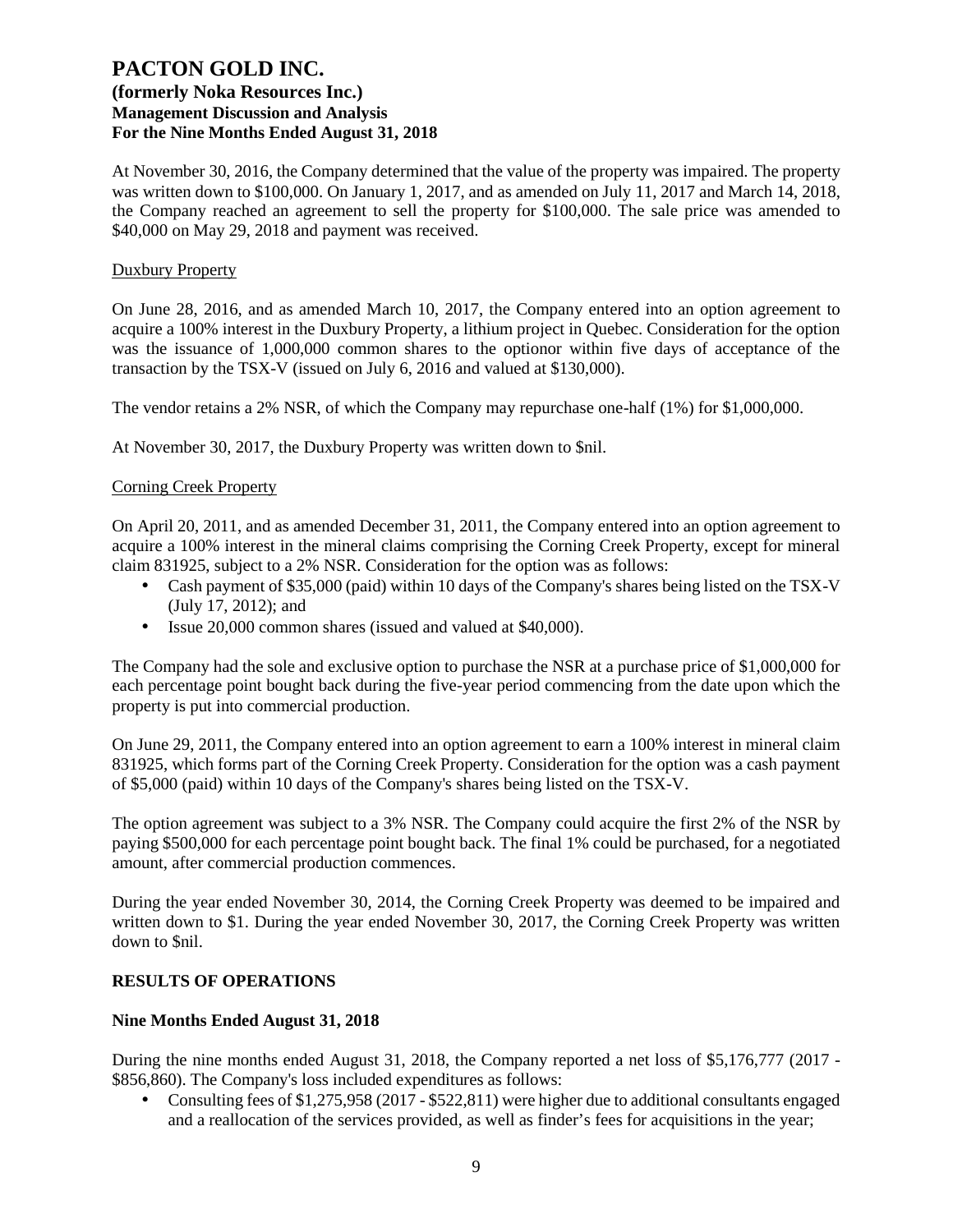**(formerly Noka Resources Inc.) Management Discussion and Analysis For the Nine Months Ended August 31, 2018**

- Management fees of \$145,500 (2017 \$20,250) were higher in 2018, due to an increase in the CEO fees charged in 2018 and accrued CEO fees were forgiven in the comparative period;
- Office and miscellaneous of \$162,493 (2017 \$3,166) increased due to travel costs;
- Professional fees of \$267,053 (2017 \$36,388) were higher due to an increase in legal fees;
- Rent of \$27,000 (2017 \$nil) was due to rent not being charged to the Company until the last three months of 2017;
- Share-based payments of \$2,370,196 (2017 \$225,419) was due to more options granted and a higher Black-Scholes fair value in 2018;
- Shareholder communications and investor relations of \$561,937 (2017 \$3,072) was higher in 2018 due to additional services being used;
- Transfer agent and filing fees of \$63,942 (2017 \$37,088) were higher compared to the same period in the prior year due to more acquisitions in 2018;
- Impairment of exploration and evaluation assets of \$303,000 (2017 \$nil) was related to the termination of one of the option agreements on the Red Lake Property and the sale of the Lincoln Property; and
- Gain on settlement of accounts payable of \$9,167 (2017 loss of \$7,857) was due to the value of the common shares issued on the date of grant being less than the value of the accounts payable settled.

## **Three Months Ended August 31, 2018**

During the three months ended August 31, 2018, the Company reported a net loss of \$2,065,986 (2017 - \$319,289). The Company's loss included expenditures as follows:

- Consulting fees of \$322,706 (2017 \$255,000) were higher due to additional consultants engaged and a reallocation of the services provided, as well as finder's fees for acquisitions in the year;
- Management fees of \$45,000 (2017 \$22,500) were higher in 2018, due to an increase in the CEO fees charged in 2018;
- Office and miscellaneous of \$126,088 (2017 \$1,759) increased due to travel costs;
- Professional fees of \$142,031 (2017 \$15,000) were higher due to an increase in legal fees;
- Rent of \$9,000 (2017 \$nil) was due to rent not being charged to the Company until the last three months of 2017;
- Share-based payments of \$1,076,211 (2017 \$16,010) was due to more options granted and a higher Black-Scholes fair value in 2018;
- Shareholder communications and investor relations of \$311,254 (2017 \$625) was higher in 2018 due to additional services being used; and
- Transfer agent and filing fees of \$25,881 (2017 \$8,125) were higher compared to the same period in the prior year due to more acquisitions in 2018.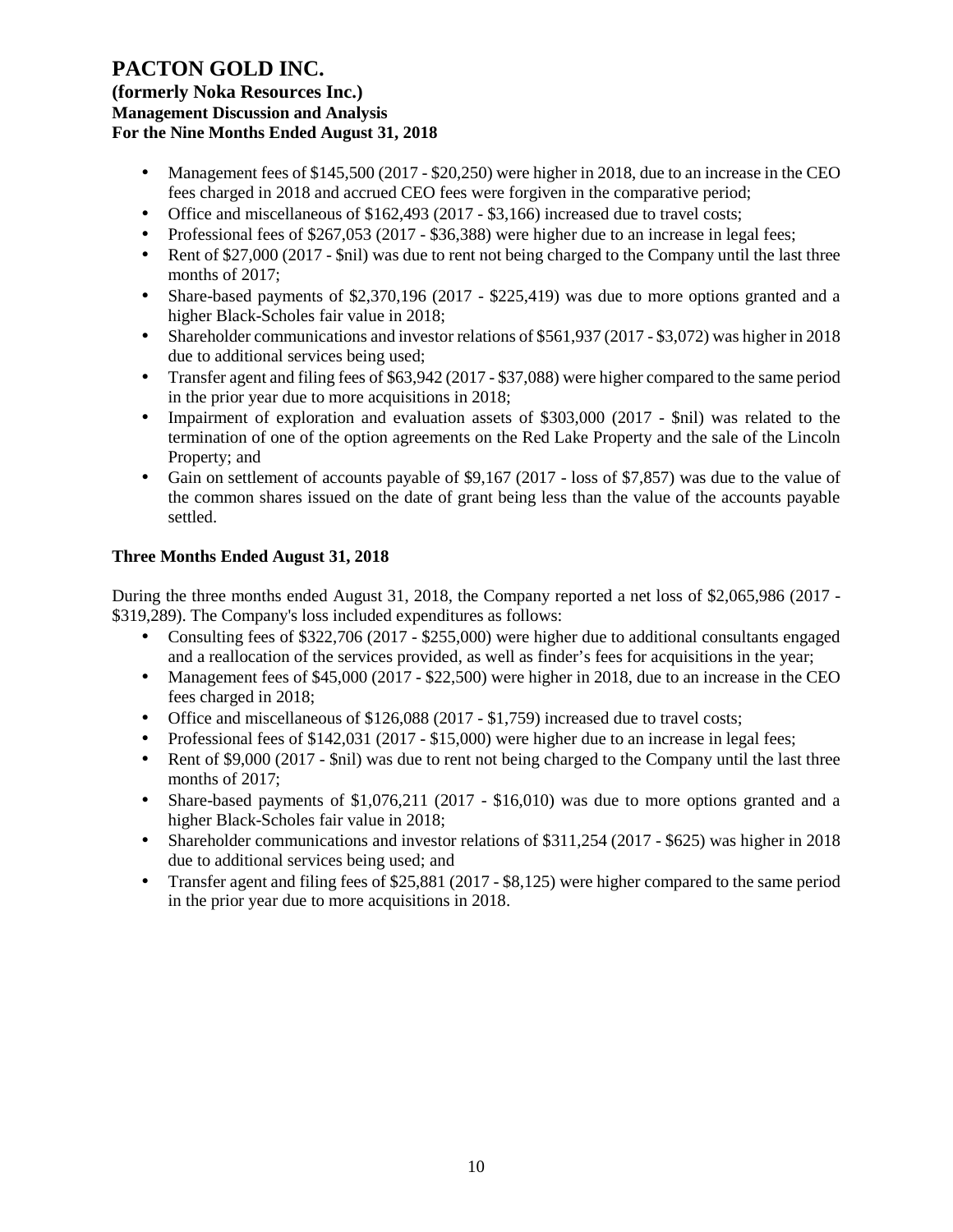**(formerly Noka Resources Inc.) Management Discussion and Analysis For the Nine Months Ended August 31, 2018**

### **SELECTED ANNUAL INFORMATION (\$000s, except loss per share)**

|                                  | November 30,<br>2017     | November 30,<br>2016 | November 30,<br>2015 |
|----------------------------------|--------------------------|----------------------|----------------------|
| Revenue                          |                          |                      |                      |
| Net loss                         | (1,650)                  | (2,235)              | (3,160)              |
| Basic and diluted loss per share | (0.03)                   | (0.07)               | (0.19)               |
| Total assets                     | 1,837                    | 505                  | 1,295                |
| Long-term debt                   |                          |                      |                      |
| Dividends                        | $\overline{\phantom{a}}$ |                      |                      |

#### **SUMMARY OF QUARTERLY RESULTS (\$000s, except earnings per share)**

Results for the eight most recently completed quarters are summarized as follows:

| For the periods ending | August 31, | May 31,  | February 28, | November 30, |
|------------------------|------------|----------|--------------|--------------|
|                        | 2018       | 2018     | 2018         | 2017         |
|                        |            | \$       |              |              |
| Net loss               | (2,066)    | (2, 463) | (648)        | (793)        |
| Loss per share         | (0.02)     | (0.04)   | (0.01)       | (0.01)       |
|                        |            |          |              |              |
| For the periods ending | August 31, | May 31,  | February 28, | November 30, |
|                        | 2017       | 2017     | 2017         | 2016         |
|                        |            | S        |              |              |
| Net loss               | (319)      | (503)    | (35)         | (1, 537)     |

## **LIQUIDITY AND CAPITAL RESOURCES**

The Company had cash of \$3,160,644 and working capital of \$3,097,891 at August 31, 2018, compared to \$121,526 of cash and \$994,254 of working capital deficiency at November 30, 2017.

Loss per share  $(0.01)$   $(0.01)$   $(0.00)$   $(0.04)$ 

The Company's accounts payable and accrued liabilities at August 31, 2018 were \$250,760 (November 30, 2017 - \$1,217,268) and loan payable was \$204,362 (November 30, 2017 - \$nil).

The Company has taken the following measures to address working capital concerns during the 2018 fiscal period (as of the date of this MD&A):

- On March 21, 2018, the Company settled accounts payable of \$550,000 by issuing 1,833,333 common shares of the Company;
- The Company received \$425,900 on the exercise of 3,169,000 stock options; and
- The Company received \$1,251,899 on the exercise of 5,321,160 warrants and agent warrants.

The Company will need to obtain additional financing in 2018 for working capital purposes and to continue exploration on its exploration and evaluation assets.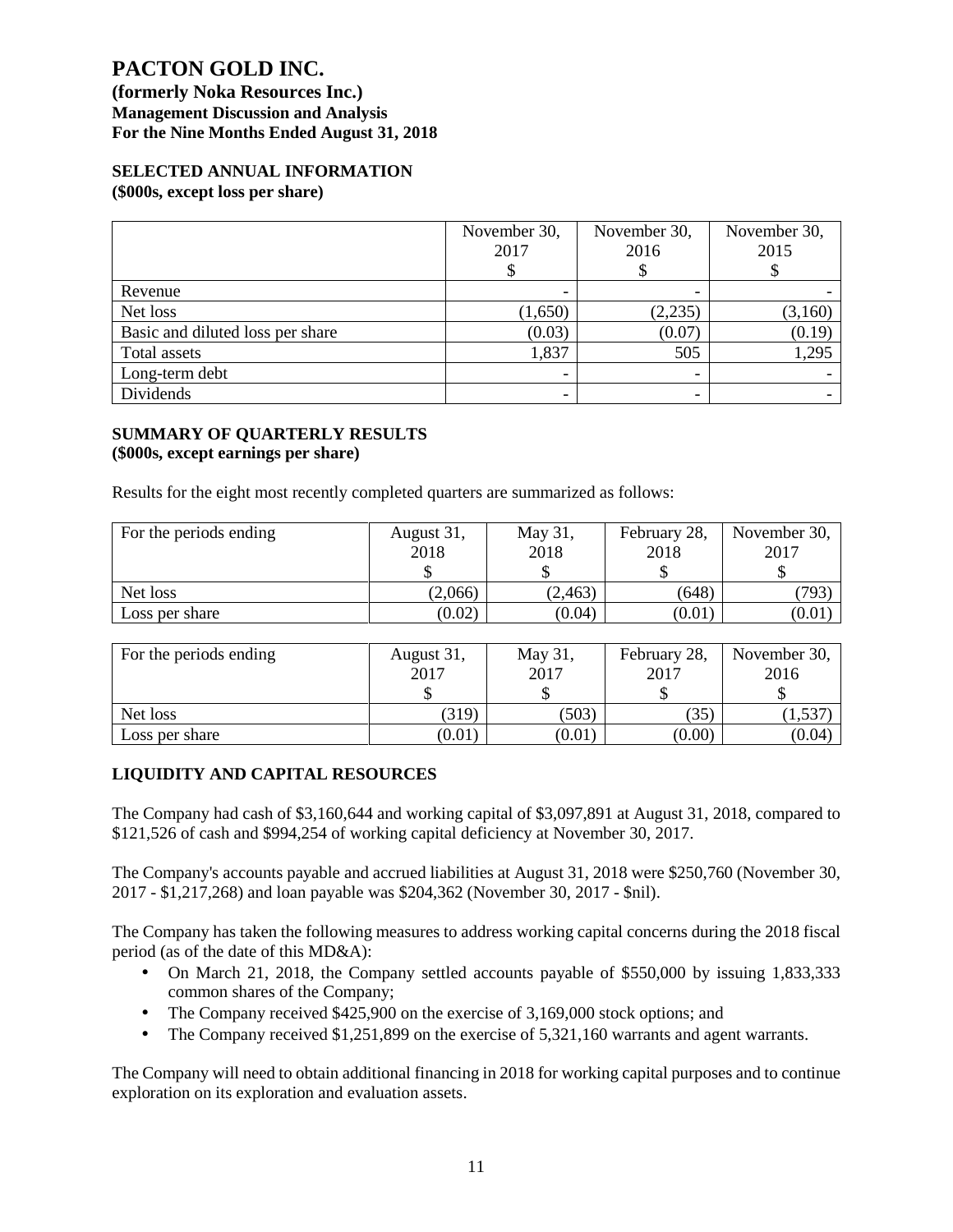**(formerly Noka Resources Inc.) Management Discussion and Analysis For the Nine Months Ended August 31, 2018**

## **EVENTS SUBSEQUENT TO AUGUST 31, 2018**

- a) Subsequent to August 31, 2018, the Company received \$155,800 on the exercise of 1,558,000 stock options and \$98,700 on the exercise of 282,000 warrants.
- b) On September 10, 2018, the Company issued 2,125,000 common shares for the Pilbara Project (note 8(h) - Drummond East) and paid the remaining \$250,000 to complete the 100% acquisition of Drummond East.
- c) On September 21, 2018, the Company granted 1,000,000 stock options to consultants with an exercise price of \$0.405 and a term to expiry of three years.
- d) On September 26, 2018, the Company issued 2,000,000 common shares for the Pilbara Project (note 8(h) - Arrow Pilbara) and paid the remaining \$1,000,000 to complete the 100% acquisition of Arrow Pilbara.
- e) On September 27, 2018, the Company entered into a binding LOI whereby it will acquire the Golden Palms tenement license in Western Australia.

Under the terms of the LOI, Pacton can purchase 100% of the property by paying a total of \$100,000 and issuing 400,000 common shares on completion of the transaction.

- f) On October 3, 2018, the Company issued 291,875 common shares for a finder's fee for the Pilbara Project (note 8(h) – Drummond East).
- g) On October 11, 2018, the Company entered into a binding LOI to acquire a 70% interest in the Hong Kong project from Clancy Exploration Ltd. ("Clancy"), an Australian Securities Exchangelisted exploration company.

Under the terms of the LOI, which will be formalized by a definitive agreement among the parties, the Company can purchase a 70% interest in the Hong Kong project by paying Clancy \$175,000 and issuing to Clancy 3,797,470 common shares of the Company.

Upon completion of the acquisition, the Company and Clancy will enter into a joint venture, with Pacton acting as operator of the Hong Kong project. A minimum of \$500,000 must be spent by the Company within two years of completion of the transaction. Clancy will be free carried with respect to expenditures until a decision to mine is made unanimously by both parties.

A finder's fee will be payable as permitted by the policies of the TSX-V. This transaction is subject to the acceptance of the TSX-V.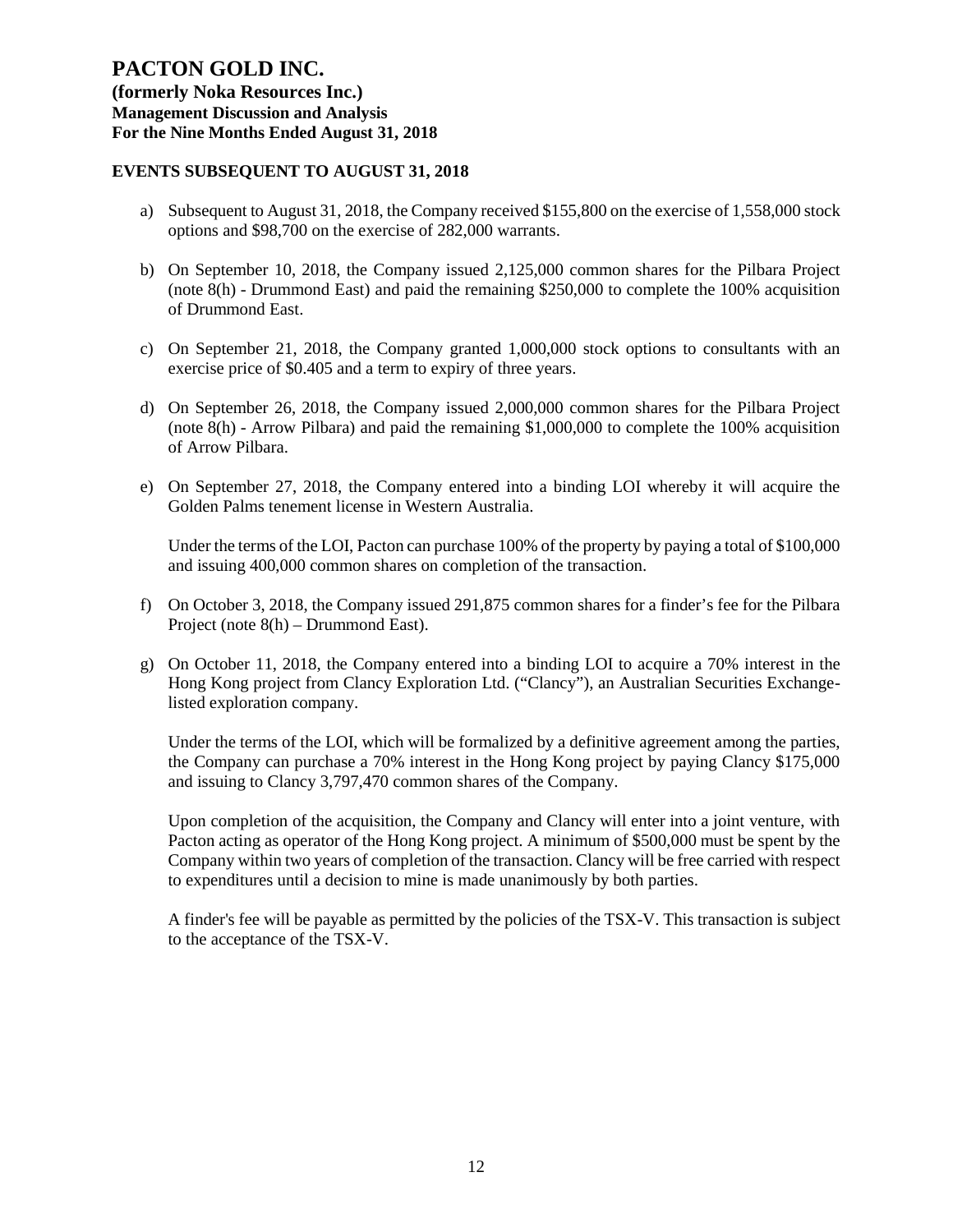# **(formerly Noka Resources Inc.) Management Discussion and Analysis For the Nine Months Ended August 31, 2018**

## **TRANSACTIONS WITH RELATED PARTIES**

These amounts of key management compensation are included in the amounts shown on the condensed consolidated interim statements of comprehensive loss and were incurred in the normal course of operations:

|                                                                    | <b>Nine Months Ended</b><br><b>Nine Months Ended</b><br><b>August 31, 2017</b><br><b>August 31, 2018</b> |         |  |        |
|--------------------------------------------------------------------|----------------------------------------------------------------------------------------------------------|---------|--|--------|
| Short-term compensation (professional fees and<br>consulting fees) |                                                                                                          | 283,000 |  | 57.750 |
| Share-based compensation                                           |                                                                                                          | 554,796 |  | -      |
|                                                                    |                                                                                                          | 837.796 |  | 57.750 |

Short-term compensation was paid or accrued as follows:

- \$67,500 in consulting fees (2017 \$45,000 in management fees) to a private company controlled by a director and former CEO;
- \$145,500 (2017 \$nil) in management fees to a private company controlled by the interim CEO;
- \$70,000 (2017 \$37,500) in professional fees to a private company in which the CFO is a director; and
- \$nil (2017 \$24,750 recovery in management fees) from a former President & CEO and a private company controlled by a former President & CEO;

Transactions with related parties are included in the amounts shown on the condensed consolidated interim statements of comprehensive loss:

|                                              | <b>Nine Months Ended</b><br><b>August 31, 2018</b> | <b>Nine Months Ended</b><br><b>August 31, 2017</b> |
|----------------------------------------------|----------------------------------------------------|----------------------------------------------------|
| Related company with a common officer (rent) | 27,000                                             | $\overline{\phantom{0}}$                           |

As at August 31, 2018, the Company has outstanding amounts payable to current and former officers and directors of the Company of \$15,000 (November 30, 2017 - \$61,375) for outstanding fees and expenses. The amounts payable are non-interest-bearing, uncollateralized and repayable on demand.

As at August 31, 2018, the Company had payables of \$nil (November 30, 2017 - \$9,585) related to shared administrative expenses with a company related by a common officer.

## **COMMITMENTS**

The Company is obligated to make certain payments and issue shares in connection with the acquisition of its exploration and evaluation assets.

## **OFF-BALANCE SHEET ARRANGEMENTS**

The Company has not entered into any off-balance sheet arrangements.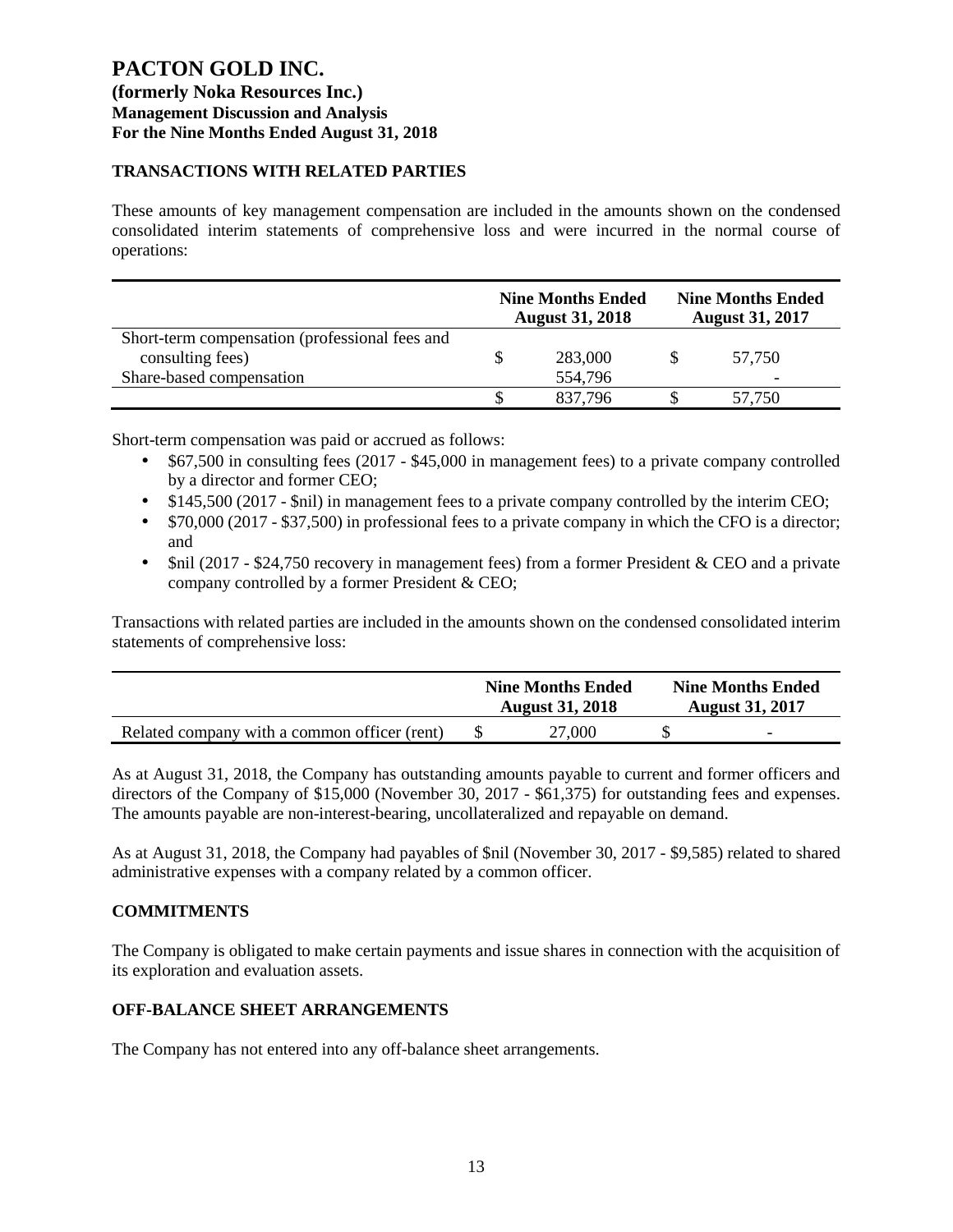## **FINANCIAL INSTRUMENTS**

Financial instruments are agreements between two parties that result in promises to pay or receive cash or equity instruments. The Company classifies its financial instruments as follows: cash is classified as financial assets at fair value through profit or loss; receivables, as loans and receivables; and accounts payable and accrued liabilities, as other financial liabilities, which are measured at amortized cost. The carrying values of these instruments approximate their fair values due to their short term to maturity.

The following table sets forth the Company's financial assets measured at fair value by levels within the fair value hierarchy:

| <b>August 31, 2018</b>   | <b>Level 1</b> |      | <b>Level 2</b> |     | Level 3                  |   | <b>Total</b> |
|--------------------------|----------------|------|----------------|-----|--------------------------|---|--------------|
| Cash                     | 3,160,644      | - \$ | ۰              |     | $\overline{\phantom{a}}$ |   | 3,160,644    |
| <b>November 30, 2017</b> | <b>Level 1</b> |      | <b>Level 2</b> |     | Level 3                  |   | <b>Total</b> |
| Cash                     | 121,526        |      | -              | \$. |                          | S | 121,526      |

The Company has exposure to the following risks from its use of financial instruments:

- Credit risk;
- Liquidity risk; and
- Market risk.

### Credit risk

Credit risk is the risk that one party to a financial instrument will cause a financial loss for the other party by failing to discharge an obligation. The Company manages credit risk, in respect of cash, by placing it at major Canadian financial institutions. The Company has minimal credit risk.

### Liquidity risk

Liquidity risk is the risk that the Company will not be able to meet its financial obligations as they fall due. The Company's approach to managing liquidity is to ensure, as far as possible, that it will always have sufficient liquid funds to meet its liabilities when due, under both normal and stressed conditions, without incurring unacceptable losses or risking damage to the Company's reputation. The contractual financial liabilities of the Company as of August 31, 2018 equal \$455,122 (November 30, 2017 - \$1,217,268). All of the liabilities presented as accounts payable and accrued liabilities are due within 30 days of August 31, 2018.

### Market risk

Market risk is the risk that changes in market prices, such as foreign exchange rates and interest rates, will affect the Company's income or the value of its holdings of financial instruments. The objective of market risk management is to manage and control market risk exposure within acceptable parameters, while optimizing the return on capital.

*i) Currency risk* – Currency risk is the risk that the fair value of future cash flows will fluctuate as a result of changes in foreign exchange rates. The Company has operations in Canada and Australia and incurs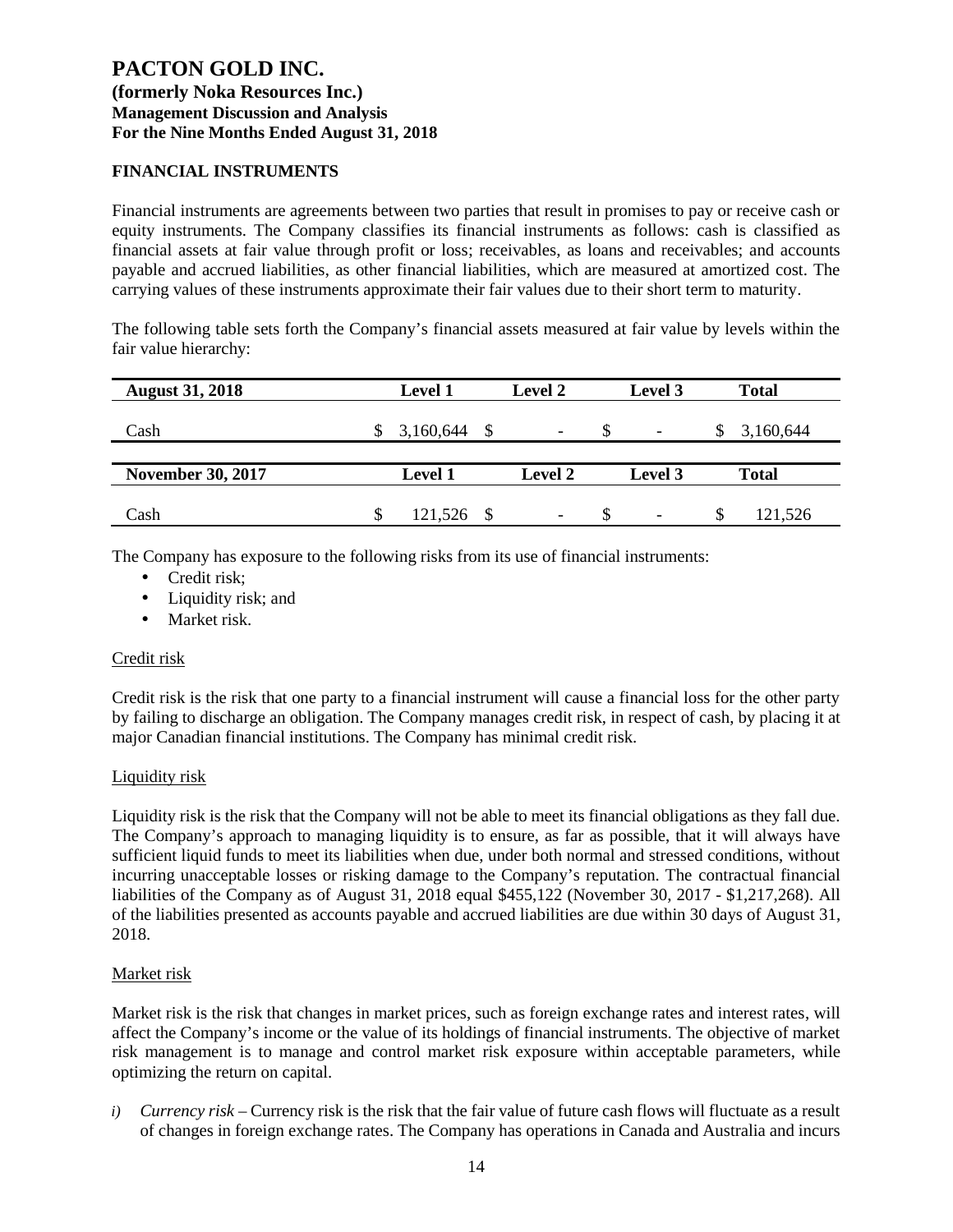operating and exploration expenditures in both currencies. The fluctuation of the Canadian dollar in relation to the Australian dollar will have an impact upon the results of the Company. The Company has no funds held in a foreign currency, and only a small amount of its accounts payable and accrued liabilities is denominated in Australian dollars. A fluctuation in the exchanges rates between the Canadian and Australian dollar of 10% would result in a nominal change to the Company's accounts payable and accrued liabilities. The Company does not use any techniques to mitigate currency risk.

- *ii) Interest rate risk –* Interest rate risk is the risk that future cash flows will fluctuate as a result of changes in market interest rates. Interest earned on cash is at nominal interest rates, and therefore, the Company does not consider interest rate risk to be significant. The Company has no interest-bearing financial liabilities.
- *iii) Other price risk –* Other price risk is the risk that the fair value or future cash flows of a financial instrument will fluctuate due to changes in market prices, other than those arising from interest rate risk. The Company is not exposed to significant other price risk.

### Capital management

The Company considers its capital to be comprised of shareholders' equity.

The Company manages the capital structure and makes adjustments to it in light of changes in economic conditions and the risk characteristics of the underlying assets. To maintain or adjust the capital structure, the Company may attempt to issue new shares. Although the Company has been successful at raising funds in the past through the issuance of capital stock, it is uncertain whether it will continue this method of financing due to the current difficult market conditions.

In order to facilitate the management of its capital requirements, the Company prepares expenditure budgets that are updated as necessary depending on various factors, including successful capital deployment and general industry conditions.

Management reviews the capital structure on a regular basis to ensure that the above objectives are met. There have been no changes to the Company's approach to capital management during the nine months ended August 31, 2018. The Company is not subject to externally imposed capital requirements.

### **RISKS**

The Company, and the securities of the Company, should be considered a highly speculative investment. The following risk factors should be given special consideration when evaluating an investment in any of the Company's securities.

There are a number of outstanding securities and agreements pursuant to which common shares of the Company may be issued in the future. This will result in further dilution to the Company's shareholders.

The Company has a very limited history of operations, is in the early stage of development and has received no revenues other than insignificant interest revenues following its transition to a mineral exploration and development company. As such, the Company is subject to many risks common to such enterprises. There can be no assurance that the Company will be able to obtain adequate financing in the future or, if available, that the terms of such financing will be favourable. The Company does not anticipate paying any dividends in the near future.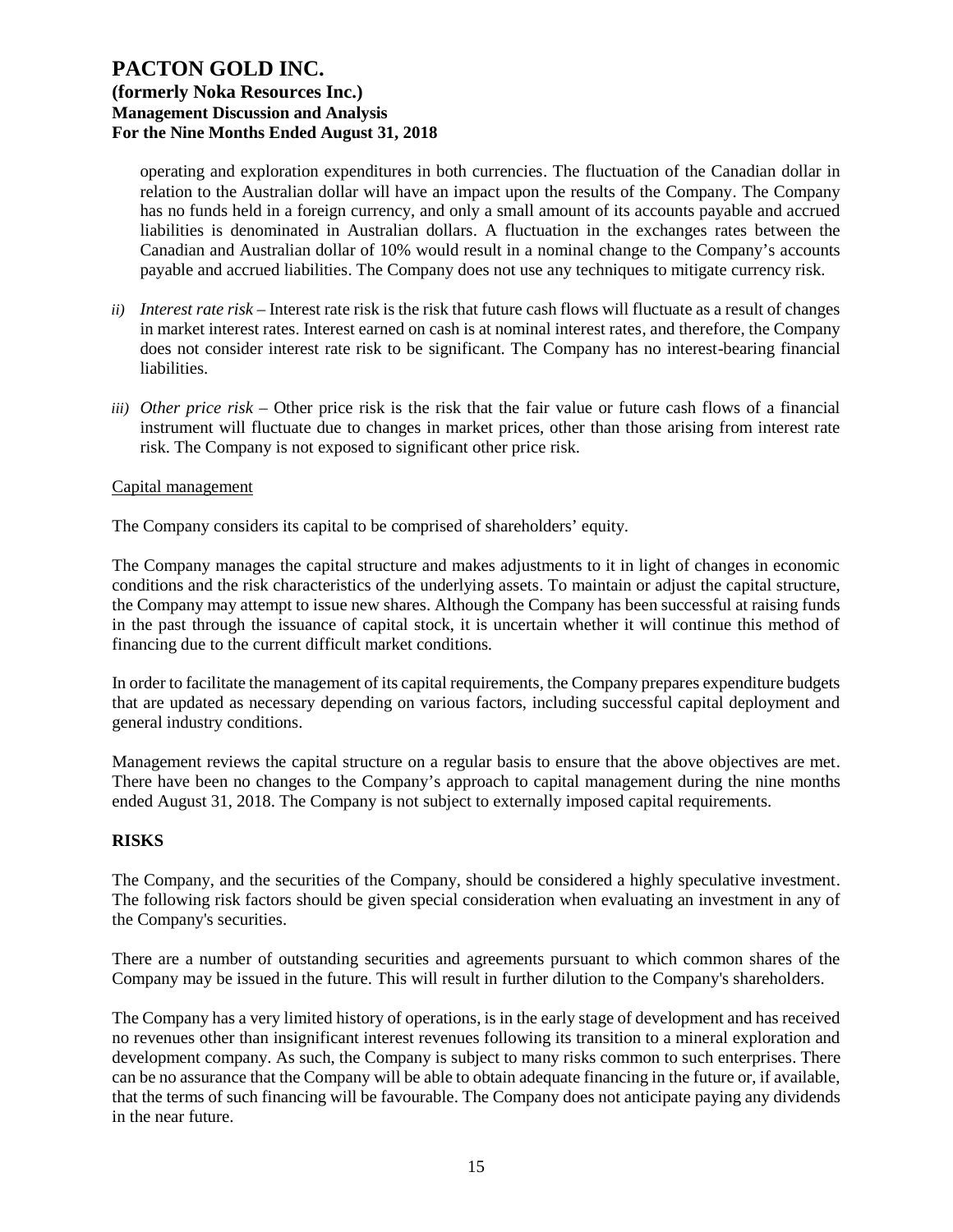Although the Company has taken steps to verify the title to mineral properties in which it has acquired an interest, no assurance whatsoever can be given that the Company's interests may not be challenged by third parties. If challenged, and if the challenge is sustained, it will have an adverse effect on the business of the Company. Title to mineral properties may be subject to unregistered prior agreements or transfers and may also be affected by undetected defects or the rights of indigenous peoples.

Environmental legislation is becoming increasingly stringent and costs and expenses of regulatory compliance are increasing. The impact of new and future environmental legislation on the Company's operations may cause additional expenses and restrictions. If the restrictions adversely affect the scope of exploration and development on the mineral properties, the potential for production on the properties may be diminished or negated.

The exploration of mineral properties involves significant risks, which even experience, knowledge and careful evaluation may not be able to avoid. The price of metals has fluctuated widely, particularly in recent years, as it is affected by numerous factors that are beyond the Company's control, including international economic and political trends, expectations of inflation or deflation, currency exchange fluctuations, interest rate fluctuations, global or regional consumptive patterns, speculative activities and increased production due to new extraction methods. The effect of these factors on the price of metals, and therefore, the economic viability of the Company's interests in the mineral properties cannot be accurately predicted. Furthermore, changing conditions in the financial markets, and Canadian income tax legislation may have a direct impact on the Company's ability to raise funds for exploration expenditures. A drop in the availability of equity financings will likely impede spending. As a result of all these significant risks, it is quite possible that the Company may lose its investments in the Company's mineral property interests.

## **CRITICAL ACCOUNTING ESTIMATES**

The Company makes estimates and assumptions about the future that affect the reported amounts of assets and liabilities. Estimates and judgments are continually evaluated based on historical experience and other factors, including expectations of future events that are believed to be reasonable under the circumstances. In the future, actual experience may differ from these estimates and assumptions.

The effect of a change in an accounting estimate is recognized prospectively by including it in comprehensive loss in the year of the change, if the change affects that year only, or in the year of the change and future years, if the change affects both.

Information about critical judgments in applying accounting policies that have the most significant risk of causing material adjustment to the carrying amounts of assets and liabilities recognized in the consolidated financial statements within the next fiscal year are included in note 5 of the consolidated financial statements.

## **FUTURE ACCOUNTING STANDARDS**

For details of the Company's future accounting standards, including accounting standards not yet adopted and accounting standards amended but not yet effective, please refer to note 4 of the Company's audited consolidated financial statements.